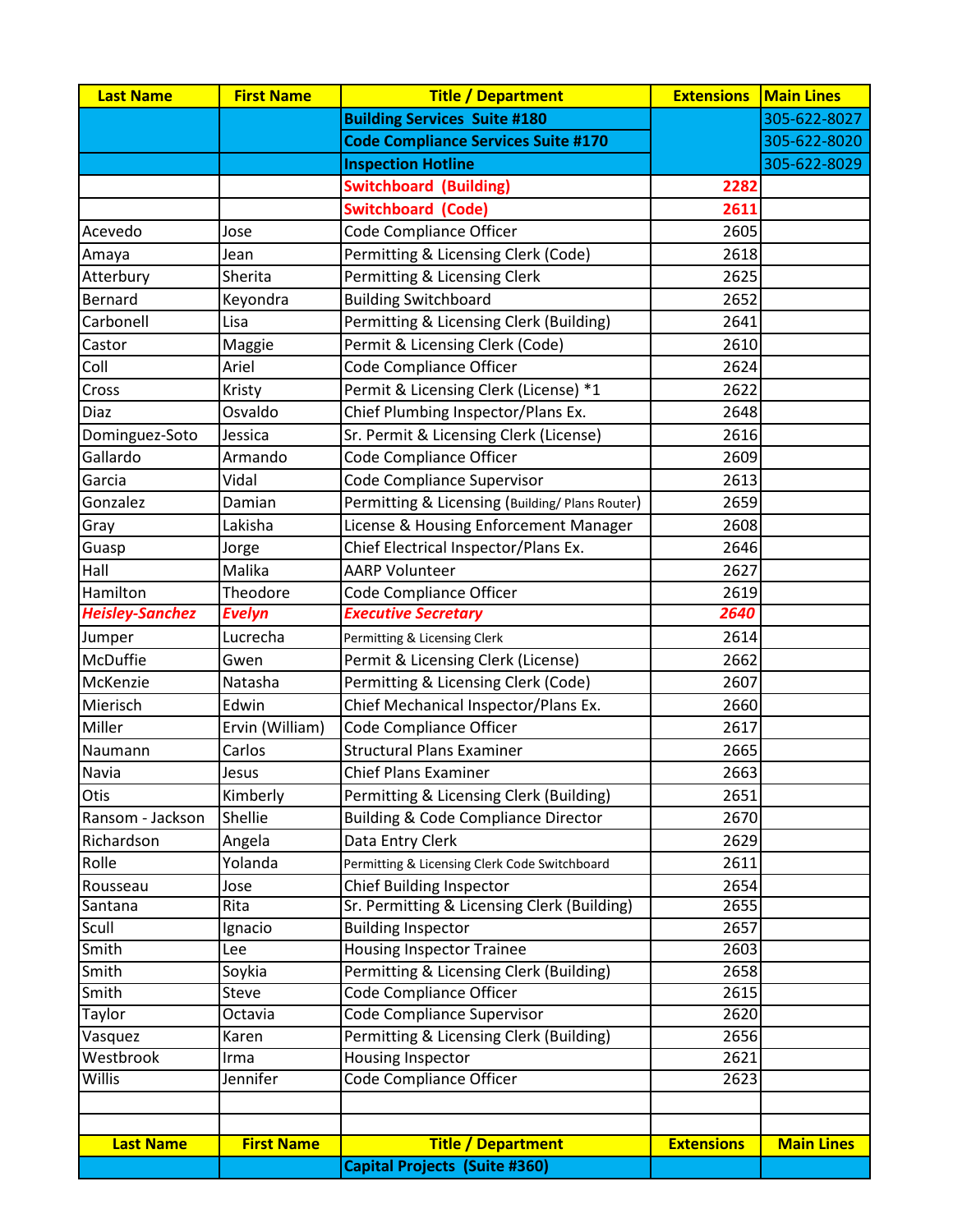| Allen<br>Jimmie<br><b>Special Projects Manager</b><br>2511                              |                      |
|-----------------------------------------------------------------------------------------|----------------------|
| <b>Alls</b><br><b>CIP Coordinator</b><br>2513<br>Morry                                  |                      |
| <b>DeCaro</b><br>2510<br>Capital Projects Director<br><b>Brandan</b>                    |                      |
| Sankovich<br><b>Municipal Complex City Represenative</b><br>2514<br>Noel                |                      |
| Smith<br><b>Capital Projects Manager</b><br>2512<br>Anthony                             |                      |
| <b>City Attorney (Suite #420)</b>                                                       | 305-622-8055         |
| <b>Assistant City Attorney</b><br>2452<br>Monica<br><b>Barnes</b>                       |                      |
| <b>Barnes</b><br><b>Joresha</b><br><b>Legal Assistant</b><br>2451                       |                      |
| <b>Dickens</b><br>2450<br><b>City Attorney</b><br>Sonja                                 |                      |
| <b>City Clerk (Suite #200)</b>                                                          | 305-622-8003         |
| <b>Bataille</b><br>Deputy City Clerk<br>2752<br>Mario                                   |                      |
| Taylor<br><b>City Clerk</b><br>2750<br>Ronetta                                          |                      |
| Williams<br><b>Administrative Assistant</b><br>2753<br>Mercy                            |                      |
| Woods<br>2751<br>Krista<br><b>Administrative Assistant</b>                              |                      |
| <b>City Manager (Suite #200)</b>                                                        | 305-622-8000         |
| <b>City Manager</b><br>2740<br>Benson<br>Cameron                                        |                      |
| <b>Martinez</b><br><b>Receptionist/ Switchboard</b><br><b>Neosotis</b>                  | 2700 Brenda Crawford |
| <b>Assistant to City Manager</b><br><b>Nava</b><br><b>Marilu</b><br>2702                |                      |
| <b>Assistant City Manager</b><br>Nelson<br>Vernita<br>2730                              |                      |
| <b>Executive Assistant to the City Manager</b><br><b>Screen</b><br>2701<br>Brianna      |                      |
| Williams<br>Contract & Grants Administrator<br>2720<br>Denese                           |                      |
| <b>Community Center (Betty T. Ferguson)</b>                                             | 786-279-1222         |
| <b>Recreation Aide II</b><br>Faircloth<br>1231<br>Shareva                               |                      |
| Garnder<br><b>Administrative Assistant</b><br>Jacquelyn<br>1223                         |                      |
| Lashonda<br>Rec. Supervisor<br>McHenry<br>1224                                          |                      |
| Pursell<br><b>Parks Superintendent</b><br>Michael<br>1236                               |                      |
| Smith<br>Rec. Supervisor<br>Tiffany<br>1229                                             |                      |
| Soler<br><b>Administrative Analyst</b><br>1227<br>Mary                                  |                      |
| Stanley<br><b>Acting Center Manager</b><br>1230<br>John                                 |                      |
| Williams<br><b>Aquatic Facility Manager</b><br>Christopher<br>1232                      |                      |
| Rec. Supervisor<br>1228<br>Yearby<br>Kevin                                              |                      |
| <b>Community Development (Suite #190)</b>                                               | 305-622-8041         |
| <b>Grace</b><br><b>Andranique</b><br><b>Administrative Assistant</b><br>2689            |                      |
| Albelo<br>Luis<br>Housing Inspector<br>2686                                             |                      |
| <b>CD Front Desk</b><br><b>Arteta</b><br>Jackie<br>2691                                 |                      |
| Murillo<br>2687<br>Chaunte<br><b>Administrative Analyst</b>                             |                      |
| Michael<br><b>NSP Clerk</b><br>2690<br>Ramos                                            |                      |
| Yoder<br><b>Community Development Director</b><br>2694<br>Laurin                        |                      |
| Events & Media (Suite #403)                                                             |                      |
| Tamilla<br><b>Event Specialist</b><br><b>Mullings</b><br>2483                           |                      |
| <b>Finance (Suite #200)</b>                                                             |                      |
| <b>Accountant I</b><br>Castellon<br>2772<br>Vanessa                                     |                      |
| Cassaundra<br>2773<br>Drayton<br><b>Accountant II</b>                                   |                      |
| Quesada<br>Michael<br><b>Assistant Finance Director</b><br>2770                         |                      |
| <b>Accountant II</b><br>2771<br>Thompson<br>Natalya                                     |                      |
| <b>Tucker</b><br>Payroll Accountant II<br>2774<br>Karen                                 |                      |
| <b>Extensions</b><br><b>Last Name</b><br><b>First Name</b><br><b>Title / Department</b> | <b>Main Lines</b>    |
| <b>Finance Continued</b>                                                                |                      |
| <b>Stokes</b><br>Cashier<br>2626                                                        |                      |
| <b>Britney</b>                                                                          |                      |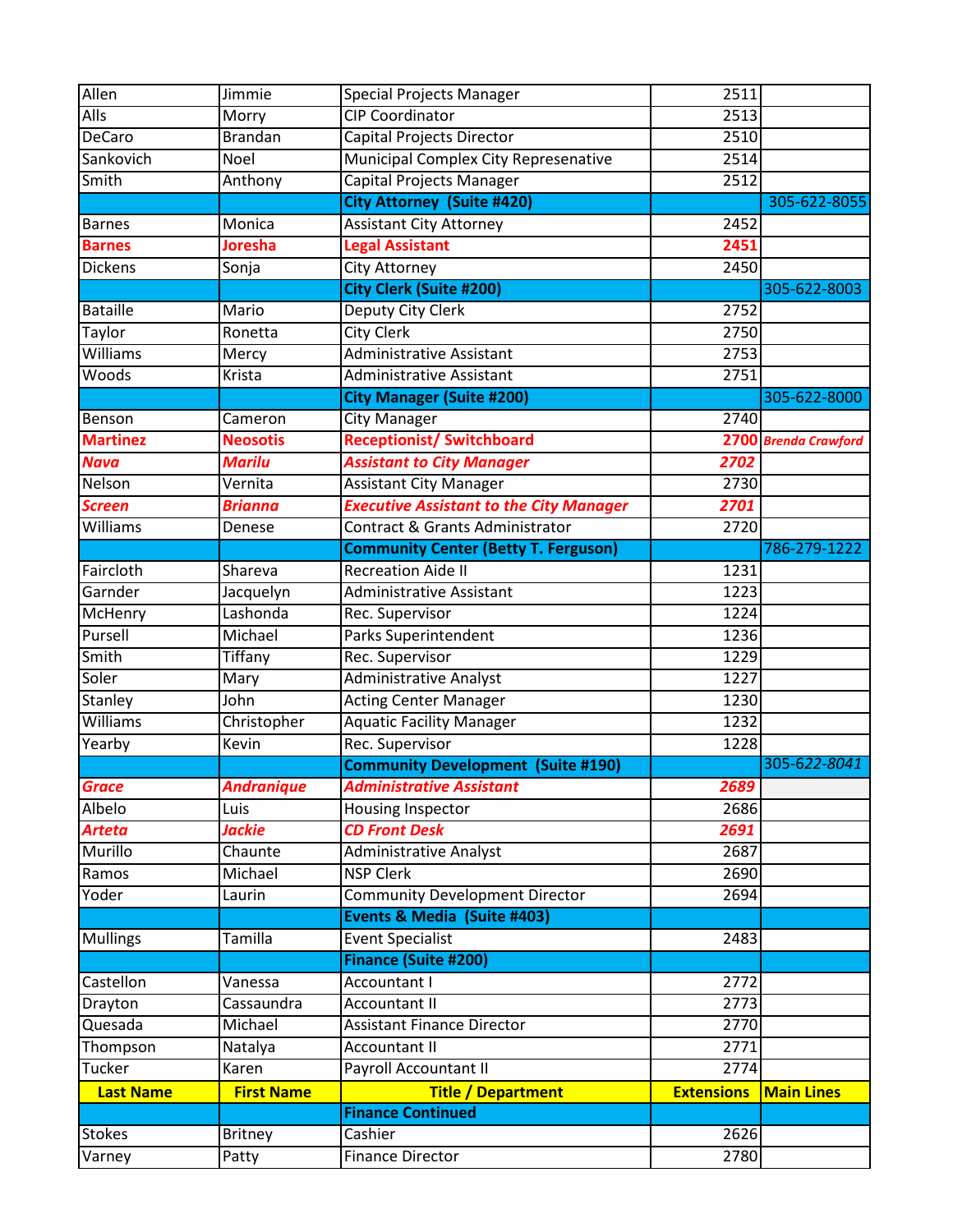|                   |                   | Fleet (Suite #128)                           |                   |                   |
|-------------------|-------------------|----------------------------------------------|-------------------|-------------------|
| <b>Hollis</b>     | <b>Carlo</b>      | <b>Administrative Assistant</b>              | 2695              |                   |
| Motola            | David             | <b>Fleet Services Manager</b>                |                   | 2697 305-622-8024 |
| Wray              | Orlando           | <b>Fleet Services Representative</b>         | 2696              |                   |
|                   |                   | Human Resources (Suite #430)                 |                   | 305-622-8030      |
| <b>Burgos</b>     | <b>Jocelyne</b>   | <b>Human Resource Assistant/Information</b>  | 2455              |                   |
| Crawford-McNabb   | <b>Nikki</b>      | Human Resource Analyst                       | 2456              |                   |
| Davis             | Veronica          | Asst. Human Resource Director                | 2458              |                   |
| Kinglee           | Taren             | Human Resources/Risk Director                | 2460              |                   |
| Moore             | Charisse          | Human Resource Analyst II                    | 2457              |                   |
| Ruiz              | Sandra            | Human Resource Analyst II                    | 2459              |                   |
| Stakermann        | Kathy             | Risk Management Administrator                | 2461              |                   |
| Taylor            | Traneka           | Human Resources Benefits Analyst             | 2462              |                   |
|                   |                   | <b>Information Technology (Suite #450)</b>   |                   |                   |
|                   |                   | <b>Switchboard/ Help Desk</b>                | 4357              |                   |
| Ambresena         | Junior            | IT Support Technician/P.D.                   | 1652              |                   |
| Antilius          | <b>Nick</b>       | IT Support Technician                        | 2429              |                   |
| Caroll, III (Tom) | Laurence          | <b>Application Systems Manager</b>           | 2432              |                   |
| Delgado           | Diana             | Junior IT Support Technician                 | 2428              |                   |
| Herrera           | Felix             | <b>IT Web Content Administrator</b>          | 2433              |                   |
| Lattibeadere      | Tristian          | IT Police Systems Manager                    | 1651              |                   |
| McKenzie          | Ron               | <b>IT Director</b>                           | 2430              |                   |
| Paul              | Chassaing         | Information Technology Technician            | 2434              |                   |
| Pierre            | Gardimyr          | IT Support Technician                        | 2431              |                   |
| Rodriguez         | Mario             | <b>IT Support Technician</b>                 | 2435              |                   |
| Simmons           | Sylvia            | IT Support Technician/ P.D.                  | 1653              |                   |
|                   |                   | <b>Mayor &amp; City Council (Suite #200)</b> |                   | 305-622-8010      |
| <b>Adderley</b>   | <b>Tiffany</b>    | <b>Excutive Assisant to the Mayor</b>        |                   | 2791 Fax 305-622- |
| Davis             | Lisa              | Vice Mayor - Seat 2 (Elsa)                   |                   | 2792 8322         |
| Gilbert           | Oliver            | Mayor (Hilary)                               | 2791              |                   |
| Harris            | Rodney            | Council Member- Seat 3 (Elsa)                | 2798              |                   |
| Ighodaro          | Erhabor           | Council Member- Seat 6 (Elsa)                | 2795              |                   |
| <b>Marshall</b>   | <b>Hilary</b>     | <b>Assistant to Council</b>                  | 2793              |                   |
| <b>Martin</b>     | <b>Darian</b>     | <b>Legislative Aide to The Mayor</b>         | 2761              |                   |
| Odom              | Lillie            | Council Member - Seat 1 (Hilary)             | 2796              |                   |
| Robinson          | Felicia           | Council Member-Seat 4 (Hilary)               | 2794              |                   |
| <b>Thompson</b>   | <b>Elsa</b>       | <b>Assistant to Council</b>                  | 2705              |                   |
| Williams, Jr.     | David             | Council member- Seat 5 (At Large) (Hilary)   | 2797              |                   |
|                   |                   | Parks & Recreation (Suite #300)              |                   | 305-622-8080      |
|                   |                   | <b>Swithboard</b>                            | 2521              |                   |
| <b>Best</b>       | Rodney            | <b>District Supervisor</b>                   | 2539              |                   |
| <b>Franklin</b>   | Le'Var            | <b>Administrative Assistant</b>              | 2541              |                   |
| Harvey            | Shaneika          | <b>District Supervisor</b>                   | 2537              |                   |
| <b>Morales</b>    | Mayra             | <b>Operations Manager</b>                    | 2530              |                   |
| <b>Last Name</b>  | <b>First Name</b> | <b>Title / Department</b>                    | <b>Extensions</b> | <b>Main Lines</b> |
|                   |                   | <b>Parks &amp; Recreation Continued</b>      |                   |                   |
| <b>Pouerie</b>    | Jenny             | <b>Information Officer</b>                   | 2521              |                   |
| <b>Smith</b>      | <b>Shantelle</b>  | <b>Administrative Assistant</b>              | 2529              |                   |
| Smith             | <b>Starex</b>     | Recreation & Parntnership Dev.               | 2535              |                   |
| Valera            | Elizabeth         | Asst. Director (Fiscal & Strategic Dev.)     | 2528              |                   |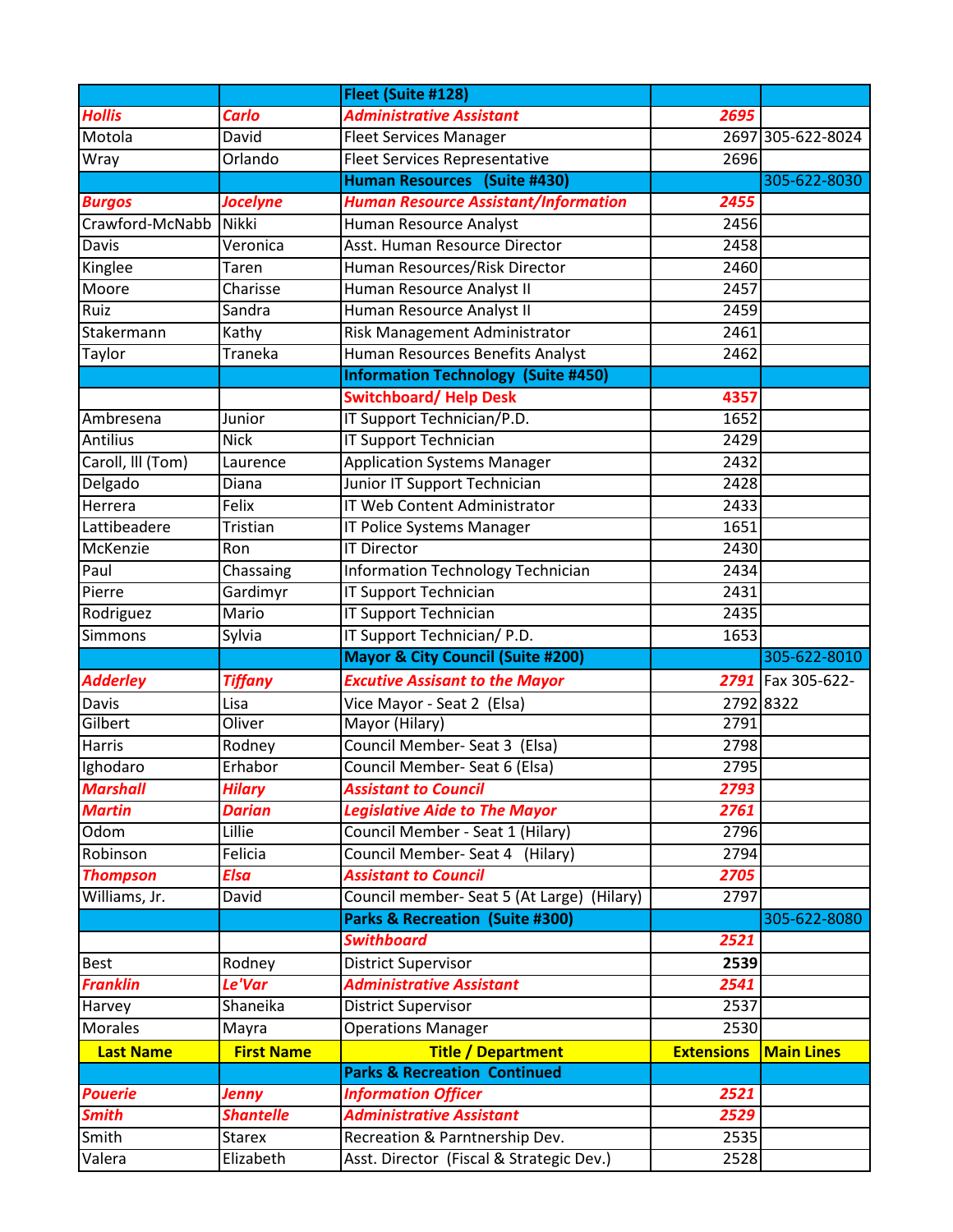|                     |                          | <b>Planning &amp; Zoning (Suite #160)</b>        |                   | 305-622-8023      |
|---------------------|--------------------------|--------------------------------------------------|-------------------|-------------------|
| Lebrun              | Nixon                    | Planner                                          | 2676              |                   |
| Matos               | Irma                     | Planner                                          | 2675              |                   |
| <b>McDuffie</b>     | <b>Gwen</b>              | <b>Front Desk</b>                                | 2673              |                   |
| Saiphoo             | Cyril                    | Zoning Administrator                             | 2677              |                   |
|                     |                          | <b>Police (MGPD)</b>                             |                   | 305-474-6473      |
|                     |                          | <b>Alarm Registration/ Notices</b>               | 1516              |                   |
| <b>Brent</b>        | Karen                    | <b>Administrative Analyist</b>                   | 1674              |                   |
| Boyd                | Matthew                  | <b>Chief of Police</b>                           | 1400              |                   |
| <b>Britton</b>      | <b>Tiffany</b>           | <b>Legal Advisor (Police Department)</b>         | 1525              |                   |
| <b>Brooklen</b>     | Antonio                  | Captain - Operations Bureau                      | 1403              |                   |
| Chapman             | Anthony                  | <b>Major - Operations Bureau</b>                 | 1382              |                   |
| Green-Mike          | Celina                   | <b>Management Analyst</b>                        | 1517              |                   |
| Lewers              | Alfred                   | Major - Operations Bureau                        | 1405              |                   |
| Mandlebloom         | Alan                     | <b>Police Major - Investigations</b>             | 1381              |                   |
| Martinez            | Eduardo                  | Captain - Operations Bureau                      | 1383              |                   |
| Miller              | Paul                     | <b>Interim Chief of Police</b>                   | 1400              |                   |
| <b>Murray</b>       | <b>Davida</b>            | <b>Administrative Assistant-Operations</b>       | 1406              |                   |
| Perez               | Dan                      | <b>Facility Manager</b>                          | 1488              |                   |
| <b>Robinson</b>     | <b>Claudia</b>           | <b>Administrative Assistant</b>                  | 1516              |                   |
| Rodriguez           | Helen                    | <b>Investigative Assistant</b>                   | 1420              |                   |
| Rosa                | <b>Cinthia</b>           | <b>Victims Advocate</b>                          | 1490              |                   |
| <b>Smith</b>        | Julie-Ann                | <b>Administrative Assistant - Investigations</b> | 1407              |                   |
| Warren              | Carla                    | Administrative Analyst                           | 1408              |                   |
| <b>Weems</b>        | <b>Paulette</b>          | <b>Executive Secretary-Chief's Office</b>        | 1400              |                   |
|                     | Cheryl                   | Off-Duty Coordinator/Court Liason                | 1412/1513         |                   |
| Whyne               |                          |                                                  |                   |                   |
|                     |                          | Police (Internal Affairs) (Suite #310)           |                   | 305-474-6473      |
| Hunholz             | <b>Buddy</b>             | Sergeant-Office of the Chief                     | 8058              |                   |
| Nagel               | William (Bill)           | Captain - Office of the Chief                    | 8056              |                   |
| <b>Pullins</b>      | <b>Priscilla</b>         | <b>Admin. Assist./P.C./Training Main Line</b>    | 8059              |                   |
| Rovinelli           | Stacey                   | Sergeant-Office of the Chief                     | 8057              |                   |
|                     |                          | <b>Procurement/Purchasing (Suite #440)</b>       |                   |                   |
| Kamyczek            | Aneta                    | <b>Purchasing Assistant</b>                      | 2489              |                   |
| Thompson            | Pamila                   | <b>Procurement Manager</b>                       | 2490              |                   |
| Varona              | Elena                    | <b>Buyer</b>                                     | 2491              |                   |
|                     | Tori                     | <b>AARP Volunteer</b>                            | 2436              |                   |
|                     |                          | <b>Public Works</b>                              |                   | 305-622-8004      |
| <b>Batten</b>       | Lashura                  | <b>KMGB Program Coordinator</b>                  |                   | 3101 305-622-8009 |
| Ebbe                | Manga                    | <b>Infrastructure Coordinator</b>                | 3140              |                   |
| Fernandez-Larrea    | Osdel                    | <b>Assistant Public Works Director</b>           | 3107              |                   |
| Gambino             | Mike                     | FloodPlain Administrator                         | 3106              |                   |
| Johnson             | Franklin                 | <b>Operations Manager</b>                        | 3112              |                   |
| <b>Last Name</b>    | <b>First Name</b>        | <b>Title / Department</b>                        | <b>Extensions</b> | <b>Main Lines</b> |
|                     |                          | <b>Public Works Cont.</b>                        |                   | 305-622-8004      |
| Joseph              | Claudelle                | Keep Miami Gardens Beautiful Director            | 3130              |                   |
| Kalicharan          | $\overline{\text{Carl}}$ | Landscape Superintendant                         | 3108              |                   |
| Louis - Charles     | Natasha                  | <b>Administrative Analyst</b>                    | 3114              |                   |
| Mendoza             | Luis                     | Public Works Inspector                           | 3111              |                   |
| Pardon<br>Pitiriciu | Jesus                    | Engineer Inspector<br><b>City Engineer</b>       | 3104<br>3120      |                   |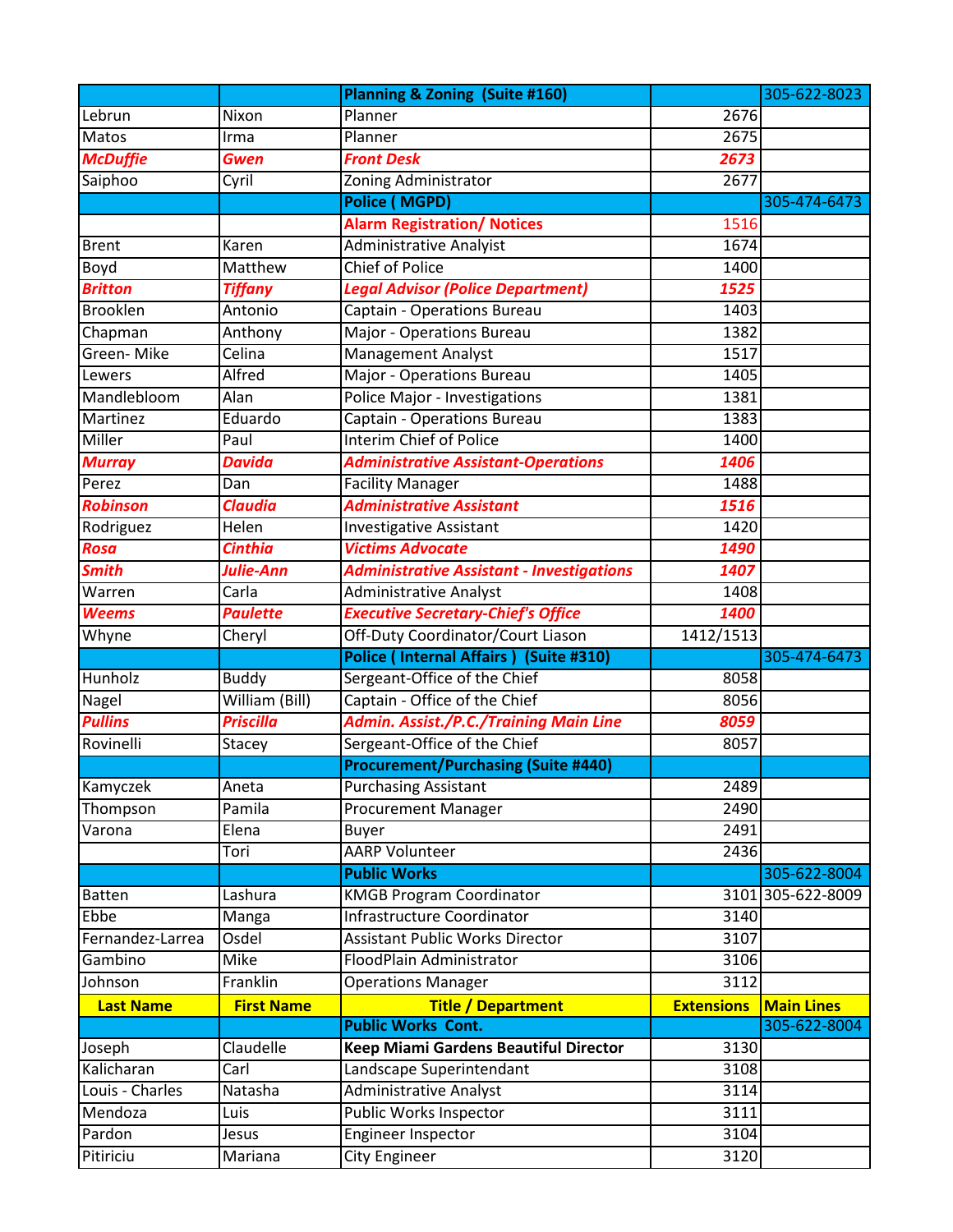| Preetam                                    | Harry            | Street & Storm Water Superintendent             | 3113      |              |
|--------------------------------------------|------------------|-------------------------------------------------|-----------|--------------|
| Ruiz                                       | Tom              | <b>Public Works Director</b>                    | 3110      |              |
|                                            |                  | <b>School Crossing Guard (Suite #403)</b>       |           | 305-622-8060 |
| Asberry                                    | Cherise          | <b>School Crossing Guard Superintendent</b>     | 2570      |              |
| Harden                                     | Melissa          | <b>School Crossing Guard Supervisor</b>         | 2571      |              |
|                                            |                  |                                                 |           |              |
|                                            |                  | <b>Conference Room Extensions</b>               |           |              |
|                                            |                  | City Hall Conference Room                       | 2702      |              |
|                                            |                  | <b>Council Chambers</b>                         | 2704      |              |
|                                            |                  | Mayor's Conference Room                         | 2703/8099 |              |
|                                            |                  | <b>Training Room</b>                            | 2365      |              |
|                                            |                  | Planning & Zoning Conference Room               | 2301      |              |
|                                            |                  | <b>Building Dpt. Conference Room</b>            | 2361      |              |
|                                            |                  | <b>Project Victory</b>                          | 2383      |              |
|                                            |                  | <b>Other Important Numbers</b>                  |           |              |
| <b>Water Depatments</b>                    |                  | <b>Address</b>                                  |           |              |
| <b>NMB</b>                                 | 305-948-2960     | 17011 NE 19th Ave, NMB 33162                    |           |              |
| Miami-Dade                                 | 305-665-7488     | 5400 NW 22nd Ave, 1st Fl. Miami 33142           |           |              |
| Opa-Locka                                  | 305-953-2868     | 780 Fisherman St 4th Fl. Opa-locka 33054        |           |              |
| <b>MGPD</b>                                | 305-474-6473     | 1020 NW 163rd Drive                             |           |              |
|                                            |                  |                                                 |           |              |
| Social Security Office 866-331-2231        |                  |                                                 |           |              |
| <b>Miami Gardens</b>                       |                  | 16900 NW 12 Ave                                 |           |              |
| <b>Chamber of</b>                          |                  |                                                 |           |              |
| <b>Commernce</b>                           | 305-414-1949     | Contact Ula Zucker                              |           |              |
| <b>Vital Statistics</b>                    | 305-628-7227     | 18680 NW 67th Ave, Hialeah Fl. 33015            |           |              |
| <b>Barbara Jordan</b>                      | 305-474-3011     | 2780 NW 167th St                                |           |              |
|                                            |                  |                                                 |           |              |
| <b>Miami Gardens</b><br>Neighborhood       |                  |                                                 |           |              |
| <b>Center</b>                              |                  |                                                 |           |              |
|                                            | 305-623-6500     | 16405 NW 25th Ave                               |           |              |
| <b>Red Light Camera</b>                    | 866-790-4111     | 2525 NW 62nd St. # 2000 Miami 33147             |           |              |
| <b>Waste Mgnt</b>                          | 305-514-6666     |                                                 |           |              |
| <b>Property Taxes</b><br><b>Miami Dade</b> | 305-270-4916     | 140 W Flagler St. #1401 Miami 33130             |           |              |
| <b>School Board</b>                        | 305-995-1000     | 1450 NE 2nd Ave #664 Miami 33132                |           |              |
|                                            |                  |                                                 |           |              |
| Hia. School Board                          | 305-687-6565     | 733 E 57th St Hialeah 33013                     |           |              |
|                                            |                  |                                                 |           |              |
| Miami-Dade 311                             | 305-468-5900     |                                                 |           |              |
|                                            |                  |                                                 |           |              |
| <b>Sun life Statium</b>                    | 305-623-6100     | 2269 NW 199th Street.                           |           |              |
| <b>Early Learning</b>                      | 305-646-7220 ext |                                                 |           |              |
| <b>Coalition</b>                           | 355              | 1505 NW 167th St. Suite 300 Miami Gardens 33169 |           |              |
|                                            |                  | <b>Other Important Numbers</b>                  |           |              |
| <b>Miami Gardens Parks</b>                 |                  |                                                 |           |              |
| A.J Park                                   | 305-430-2220     | 4230 NW 178th St                                |           |              |
| <b>Andover Park</b>                        |                  | NW 209th and NW 1st Ave                         |           |              |
| <b>Bennett M Lifter</b>                    |                  | 20701 NW 22nd Ave                               |           |              |
| <b>Betty T Ferguson</b>                    | 786-279-1222     | 3000 NW 199th St                                |           |              |
| <b>Brentwood Park</b>                      | 305-622-2550     | 19405 NW 32nd Ave                               |           |              |
|                                            |                  |                                                 |           |              |